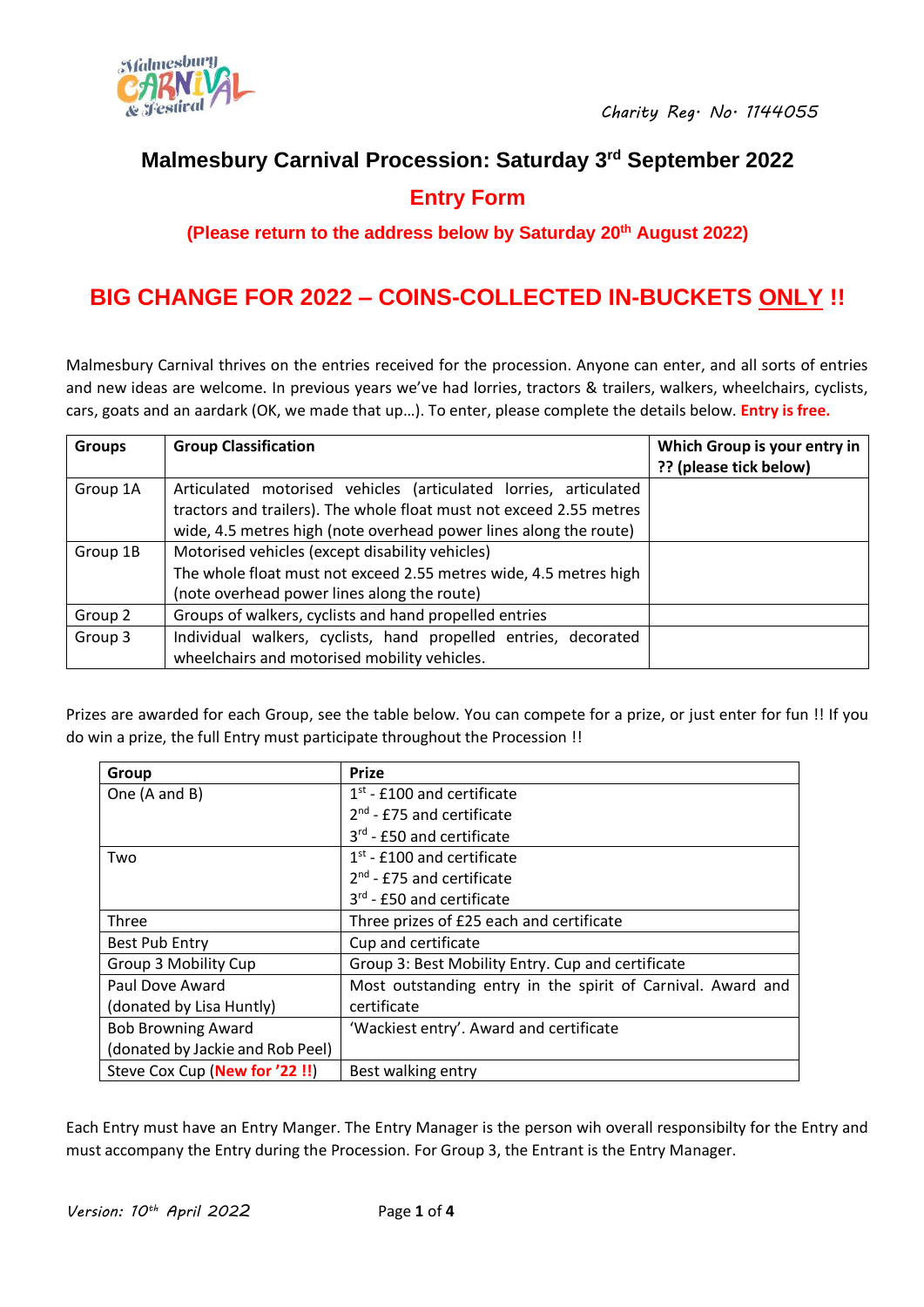

| <b>ABOUT YOU</b>             |  |
|------------------------------|--|
| NAME<br>OF.<br><b>YOUR</b>   |  |
| ENTRY:                       |  |
| Name of Company,             |  |
| Club, Group, Family or       |  |
| Individual                   |  |
| <b>Entry Manager name</b>    |  |
| <b>Entry Manager address</b> |  |
| <b>Entry Manager mobile</b>  |  |
| <b>Entry Manger email</b>    |  |
|                              |  |

Declaration (to be made by the Entry Manager). I confirm that I have read and understood the Health and Safety Section (below) and that I will take responsibility for the entry, always ensuring that measures to minimise risks are taken and that the entry is operated and proceeds in a safe manner for the duration of the event.

Signed **Date** 

Your entry must be returned no later than Saturday 20<sup>th</sup> August to: **Carnival Procession, c/o Linzi Renshaw, 19 Willow View Close, Malmesbury, Wilts, SN16 0BZ**  or emailed to procession@malmesburycarnival.co.uk

### **OUTLINE SCHEDULE**

Times are subject to confirmation.

- 4pm
	- o Road Closure of Park Road
	- $\circ$  Groups 1A and 1B to assemble in Park Road facing Procession route to avoid manoeuvring in a crowded area
	- o Groups 2 and 3 to assemble in the Football Club off Gloucester Road (SN16 9JS)
	- o First Aid in position on Park Road
- 4.30pm Judging commences
- 5pm Road closures across remainder of Procession route
- 5.30pm Judging finishes. Prize awards and press photos.
- 5.45pm First Aid moves to The Triangle
- 6pm Procession starts
- 7.30pm Procession finishes
- 8pm Roads re-open

#### **HEALTH AND SAFETY**

*Carnival Committee is committed to the safe delivery of Procession for the several thousand members of the public who attend, for all float Entrants and for everyone else impacted by Procession.*

#### **Covid-19**

We're all fed up with Covid, but we've had to think about Covid risk. For example, with the kind support of the Vics football club we'll assemble walking entries in the greater space offered by the football field, rather than the Park Road business centre parking area, and we'd like coin donations direct to buckets, not thrown for collection. We've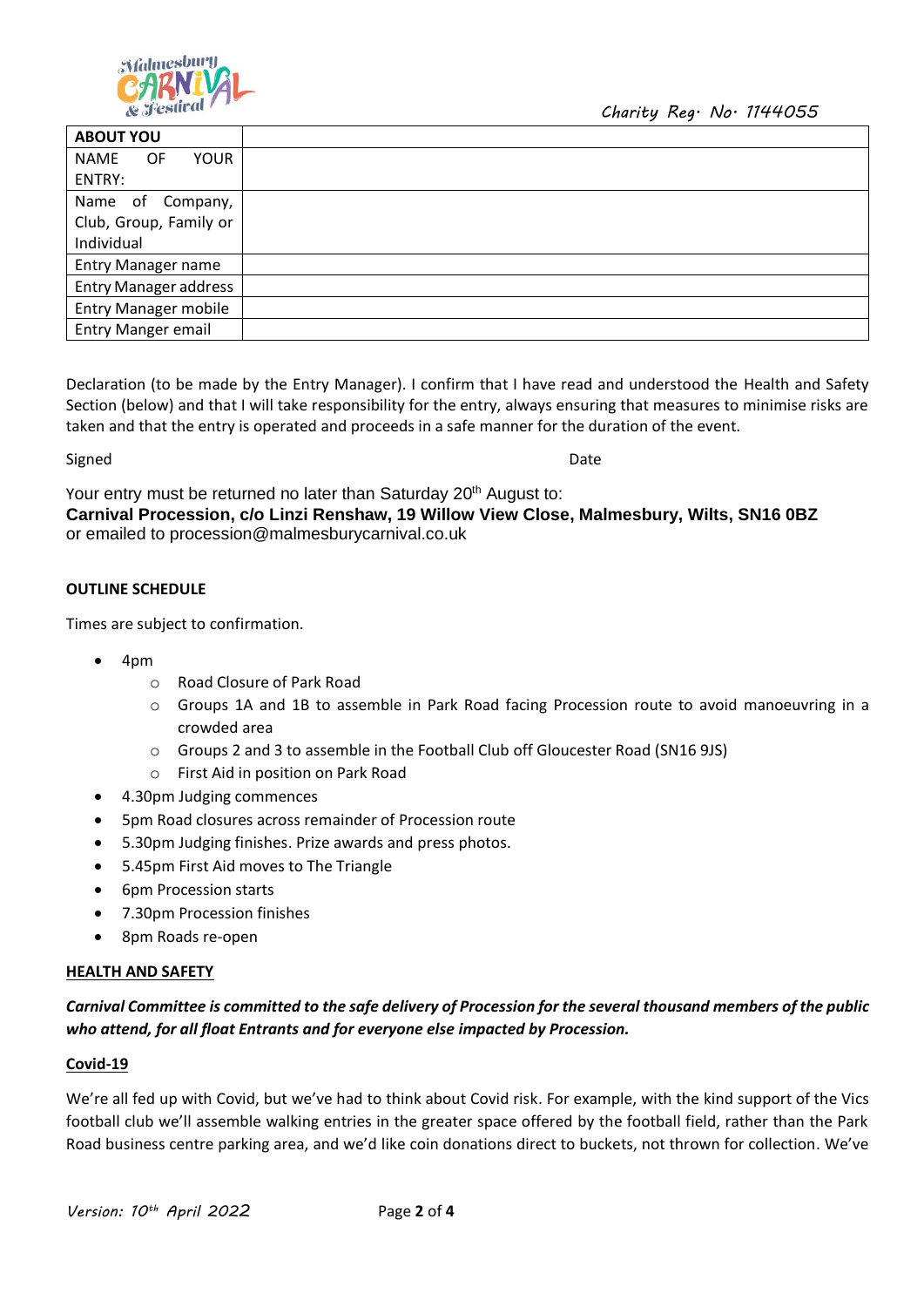

*Charity Reg. No. 1144055*

had a think about it, *so please also think about Covid risk on your float too !! Obviously please do not attend if you feel unwell !!*

## *Other H&S stuff*

The Procession route (see map) covers approx. 1.5 miles including up and down hill sections, and tight corners, *in particular the very tight left turn by the Market Cross (top of High St left on to Gloucester St)*. The actual Procession is expected to last from 18.00 to no later than 19.30 (roads re-open at 20.00), so no more than 1.5 hours. Additional time may be required for float assembly and dis-assembly before and after Procession. Please ensure you, those under your care and your float are adequately prepared for this, and that vehicles have sufficient fuel !!



Please also note:

- **Wheel Walkers**. Group 1 entries must include their own Wheel Walkers. The role is to keep people, especially children, away and out of danger from the vehicle and ensure the driver stops immediately, in the event of danger. (Children may run out to retrieve coins even when vehicles are passing). The Wheel Walkers must wear distinctive sashes (supplied by the Carnival committee) and have no other role, e.g. not carrying collection buckets.
	- $\circ$  Group 1A: Articulated lorry or tractor and trailer 6 Wheel Walkers. One on each corner and one on each side of the rear of the traction unit
	- o Group1B:
		- All lorries. 4 Wheel Walkers one on each corner
		- Cars and vans. 2 Wheel Walkers one on each front corner
	- o We also ask drivers to think of the risk of being struck and distracted by thrown coins. Consider keeping vehicle windows closed, or use netting protection
- **Coin collection**. In 2019, a massive £3,400 was donated during Procession !! But we need to be so careful about the means of donation and collection as in the past children have collected thrown coins from the road between moving vehicles  $\hat{\mathbf{x}}$ , and people, drivers and vehicles have been struck by thrown coins  $\hat{\mathbf{x}}$ . So please help us this year as *we will be encouraging donation only in to buckets carried by volunteers walking alongside the floats*!! But please, from now on *do not use nets and buckets on the floats* !! Your help will help ensure we can continue to safely run the Carnival Procession !!